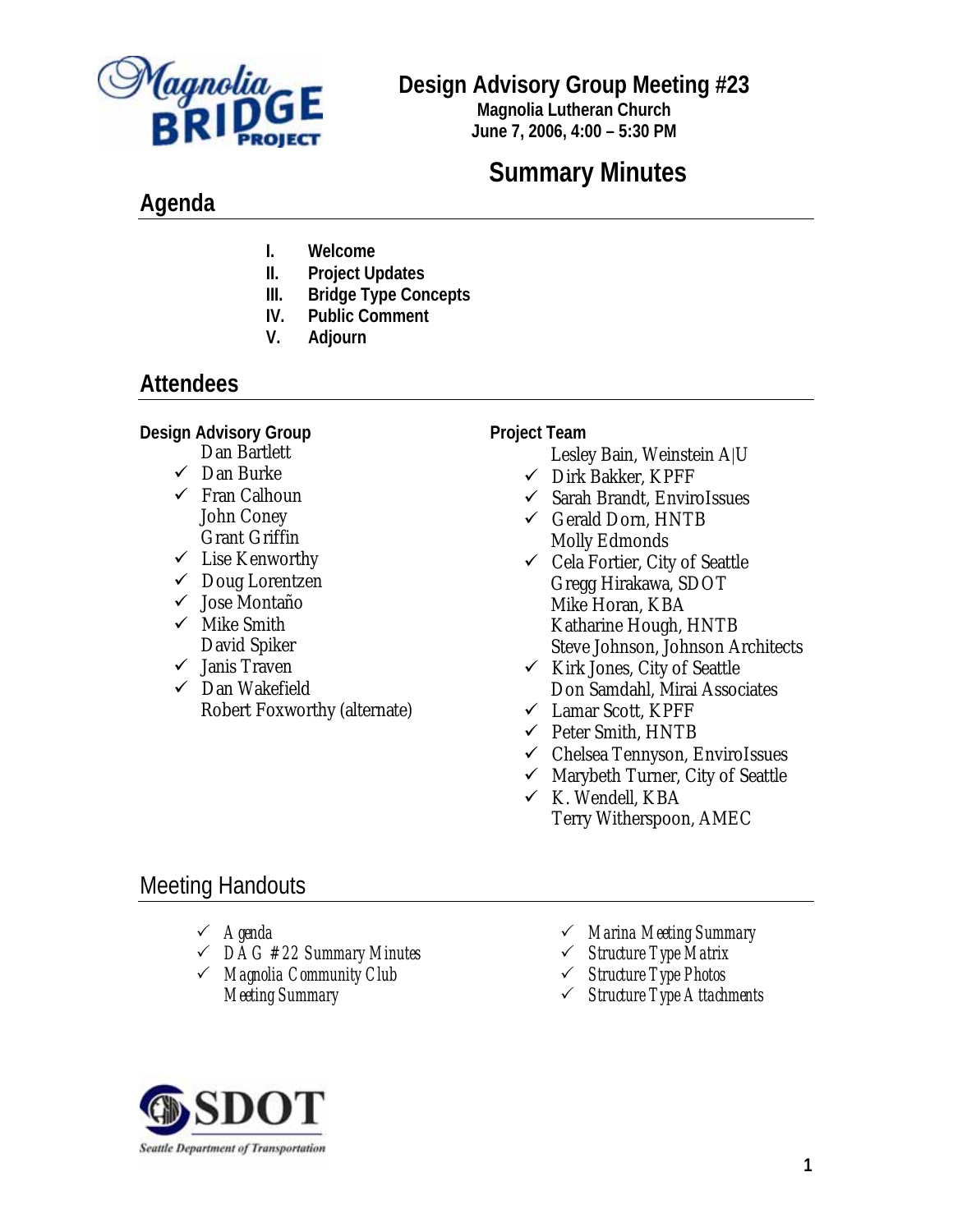#### I. Welcome **Sarah Brandt, EnviroIssues**

Sarah welcomed the group and thanked everyone for coming. She asked if anyone would like to make edits to the meeting minutes from the previous DAG meeting. Hearing none, Sarah reminded the group that, as usual, she would take edits via phone or email through the end of the week.

Next, Sarah gave a brief overview of the agenda (and related supporting materials), which included the following:

- Project Updates
- **Presentation of Bridge Type Concepts**
- Next steps
- Public comment

## II. Project Updates

**Kirk Jones, SDOT**

#### **Magnolia Community Club Meeting**

Kirk began by stating that May was a busy month for the project. He first highlighted the Open House hosted by the Magnolia Community Club on May  $11<sup>th</sup>$ . The Club invited staff from four major projects affecting Magnolia to attend, including Amgen, the Port, the Interbay Neighborhood Association (a group looking at the Dravus Street redevelopment) and the Magnolia Bridge Replacement Project. Kirk noted that at this meeting he announced that SDOT had recommended Alternative A, as originally proposed. Therefore the project team is no longer looking at any different options related to Alternative A. He noted that there were not enough benefits of Modified Alternative A to overcome the negative impacts.

#### **Marina Briefing**

On May 18<sup>th</sup>, the project team met with the businesses at the Elliott Bay Marina. These businesses will likely be impacted longer than residents and businesses under the bridge because one of the first things to be demolished will be an access ramp from their location to the bridge. It must be closed and then removed in order to continue building the new bridge. Furthermore, one of the last things to be built will be the off-ramp from the bridge to the marina. There may be a short period of time where both ramps will be closed simultaneously, but for the most part, these businesses will have one ramp open. The team also began discussing future mitigation options with the business owners.

#### **BNSF Meeting**

On May 25<sup>th</sup>, the team met with Burlington Northern – Santa Fe (BNSF) Railroad about how the bridge will cross the train tracks. BNSF has many requirements and conditions for this work, and this will be the first of many conversations. BNSF did not have much time to review the letter SDOT sent that summarized the history of BNSF's financial contribution to bridge construction and maintenance. SDOT asked for a formal response noting what their financial participation on this project may look like.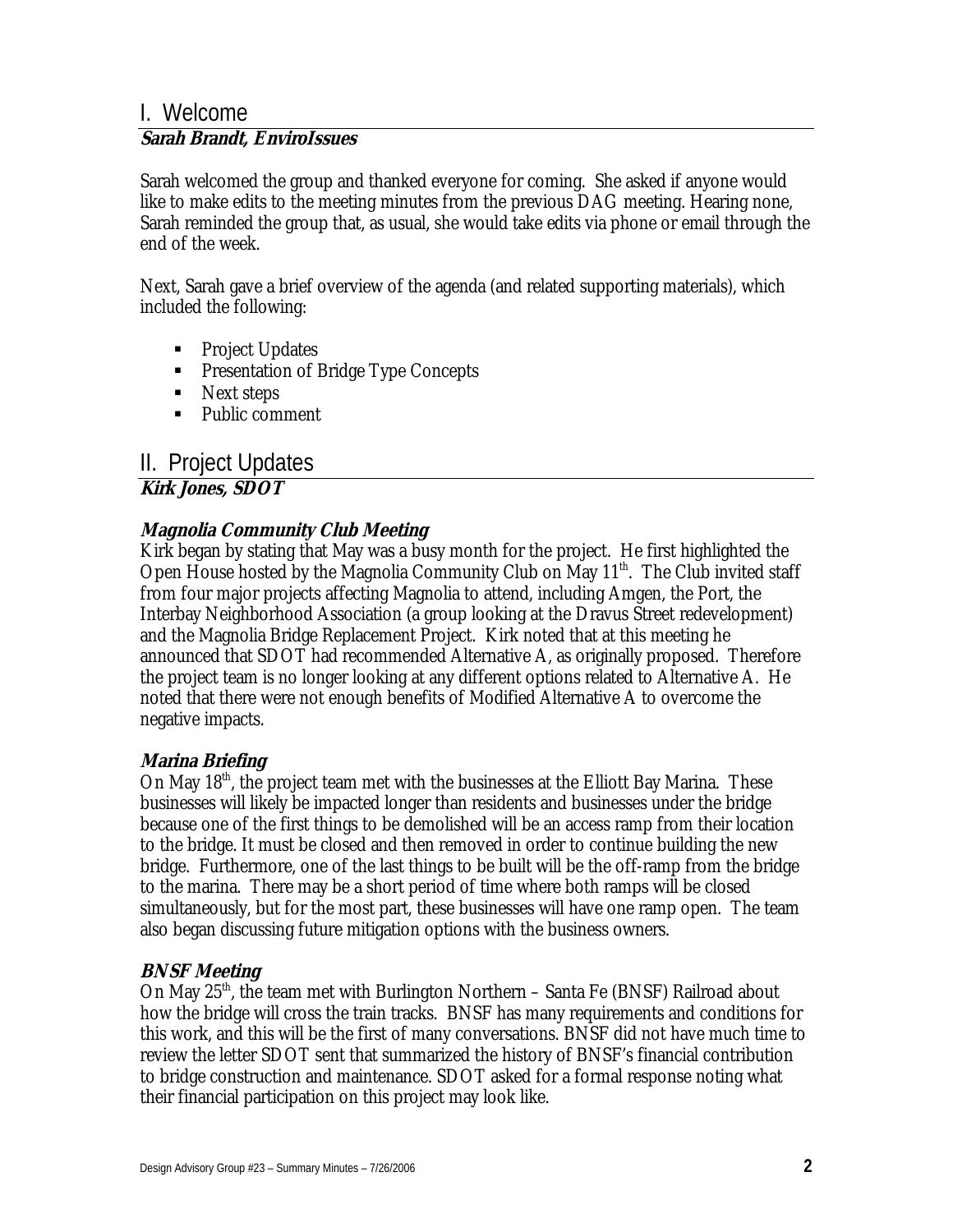#### **"Bridging the Gap" Initiative**

Kirk went on to discuss Mayor Nickels' "Bridging the Gap" Initiative. He noted that many people were disappointed that the Magnolia Bridge Project was not included in this package. The initiative's priority is to provide funding necessary to complete maintenance on existing infrastructure where funding had lagged, and the Magnolia Bridge Project did not appropriately qualify. Kirk noted that as time goes on, some of the projects allocated funds through this initiative might find support elsewhere, freeing up local funding that could be applied to the Magnolia Bridge Project. For now, the team will continue working to obtain federal and state grants and exploring partnering opportunities with the Port and BNSF.

#### **Discussion**

| Traven: | Does the Seattle City Council need to approve Mayor Nickels' initiative?                                        |
|---------|-----------------------------------------------------------------------------------------------------------------|
| Jones:  | Yes, it will go to the City Council to be put on the ballot.                                                    |
| Traven: | So they could, in theory, not put it on the ballot?                                                             |
| Jones:  | That's correct. Several council members have already expressed their desire<br>to amend the current initiative. |

#### **Port of Seattle Update**

Dan Burke was asked to provide an update on Port of Seattle projects linked to the Magnolia area. With little activity in the past month, he had nothing new to report on North Bay or the Cruise Ship terminal. Port staff are still working on the zoning overlay process, and the cruise ship terminal project is in midst of the environmental process.

| Jones:     | Most of the cruise ship activity will not occur during peak traffic periods,<br>which should not create even heavier traffic impacts.       |
|------------|---------------------------------------------------------------------------------------------------------------------------------------------|
| Brandt:    | When we talked to the Marina they were excited about the idea of people<br>who got off the cruise ships patronizing the local businesses.   |
| Kenworthy: | There is a concern that there is a lot of discussion with the cruise ships, but<br>not with the marina and T90/91 tenants about this topic. |
| Burke:     | The Port and the City will be meeting with the tenants soon to talk about<br>emergency access and other concerns related to cruise ships.   |

# III. Bridge Type Concepts

#### **Jerry Dorn, HNTB**

Jerry began by updating the DAG on where the team is at in the process of selecting bridge types. He noted that the design team began with a broad range of bridge types, which were later discussed with the group, and has started analyzing the advantages and disadvantages of each structure type. After analyzing the pros and cons of each, the team narrowed the options to three. Today, the team is seeking the DAG's advice and input about the selection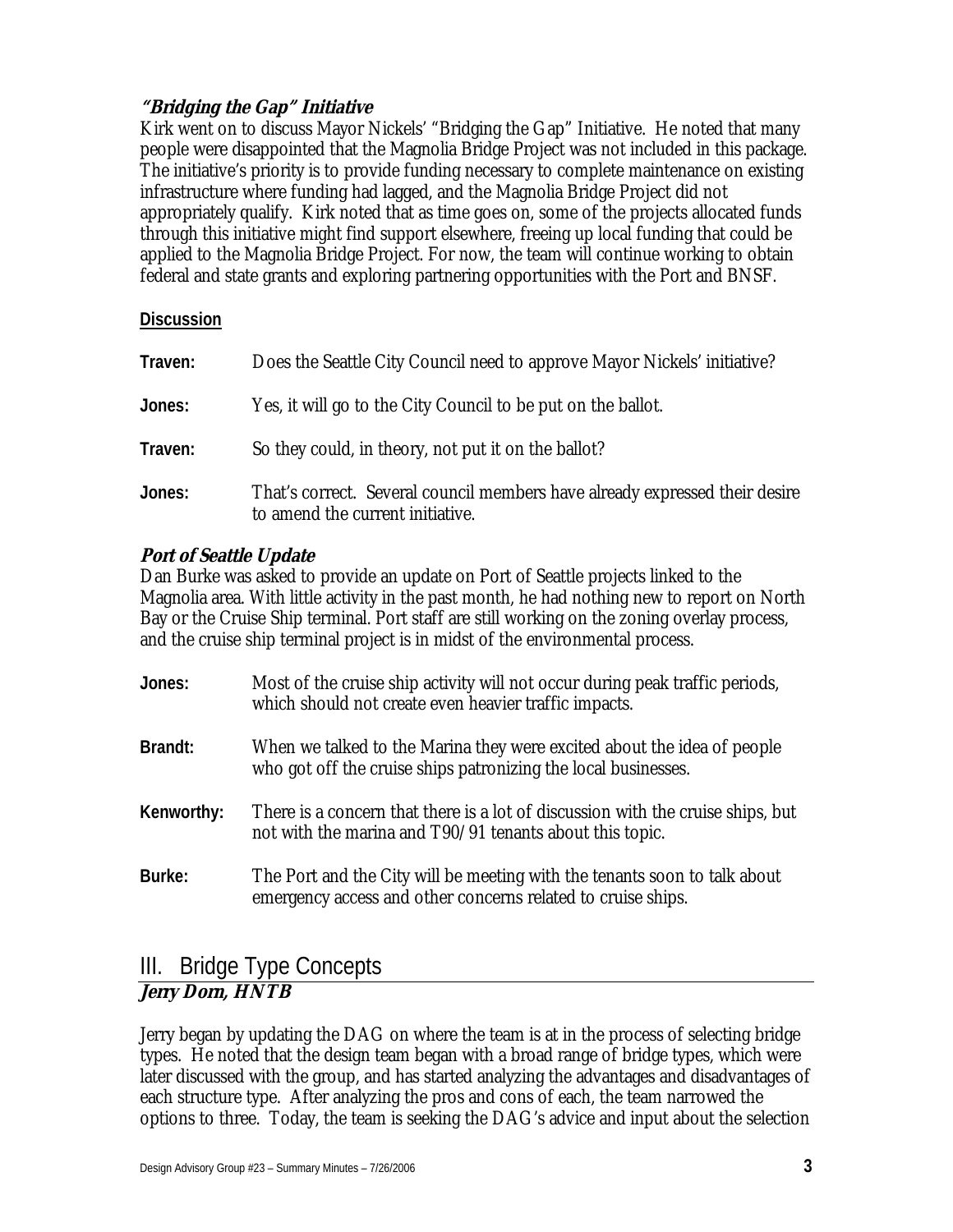of the best bridge types. After reaching a general consensus among the DAG members and design team, the design team will move ahead into preliminary design, including costs and construction schedules.

To help guide the DAG through the design team's preliminarily selection of three bridge types, Jerry presented three documents:

- A PowerPoint showing example photos of each type
- A matrix analyzing the advantages and disadvantages of each type, and
- A series of attachments showing labeled sketches of each structure type

The Magnolia Bridge was split into three key areas, each with a specific set of challenges, the (1) the low-level structures, (2) railroad crossing, and (3) Magnolia bluff. Jerry first walked the group through the photos to familiarize the DAG with each structure type. He then reviewed the advantages and disadvantages of each structure and why the team decided to advance three types per area for further study. Please see below for a list of the structure types reviewed; those with an asterisk (\*) were preliminarily selected to advance. "Base costs" are baseline costs estimated for each bridge area used in the previous cost estimate (in 2004 dollars). The Base Costs include structure cost only, without associated factors for roadway, right of way, ground improvements, inflation, and risks. Cost estimates will be updated and refined in the near future to reflect the final bridge types selected for further study.

### **Low-Level Structure Types (Base Cost: \$24 million)**

- Prestressed Concrete I-Girders\*
- Straight Cast-in-Place Concrete Box Girder\*
- Straight Steel Plate I-Girder\*
- Post-Tensioned Concrete Tub Girders
- Straight or Haunched Steel Box Girder

#### **BNSF Railroad Crossing Structure Types (Base Cost \$6 million)**

- Two-Span Steel Girder\*
- Steel Tied Arch\*
- Two-Span Cable Stayed Bridge\*
- Steel Plate Thru-Girder
- Steel Truss
- Two-Span or Three-Span Cable Stayed Extradosed Bridge

### **Magnolia Bluff Structure Types**

- Prestressed Concrete I-Girder\*
- Straight or Haunched Concrete Box Girder\*
- Straight or Haunched Steel Plate Girder or Steel Box Girder\*
- Steel Tied Arch with Straight Concrete Box Girder
- Half-Through Arch with Straight Concrete Box Girder
- Two-Span Cable Stayed Bridge with Straight Concrete Box Girder
- Three-Span Cable Stayed Extradosed Bridge with Straight Concrete Box Girder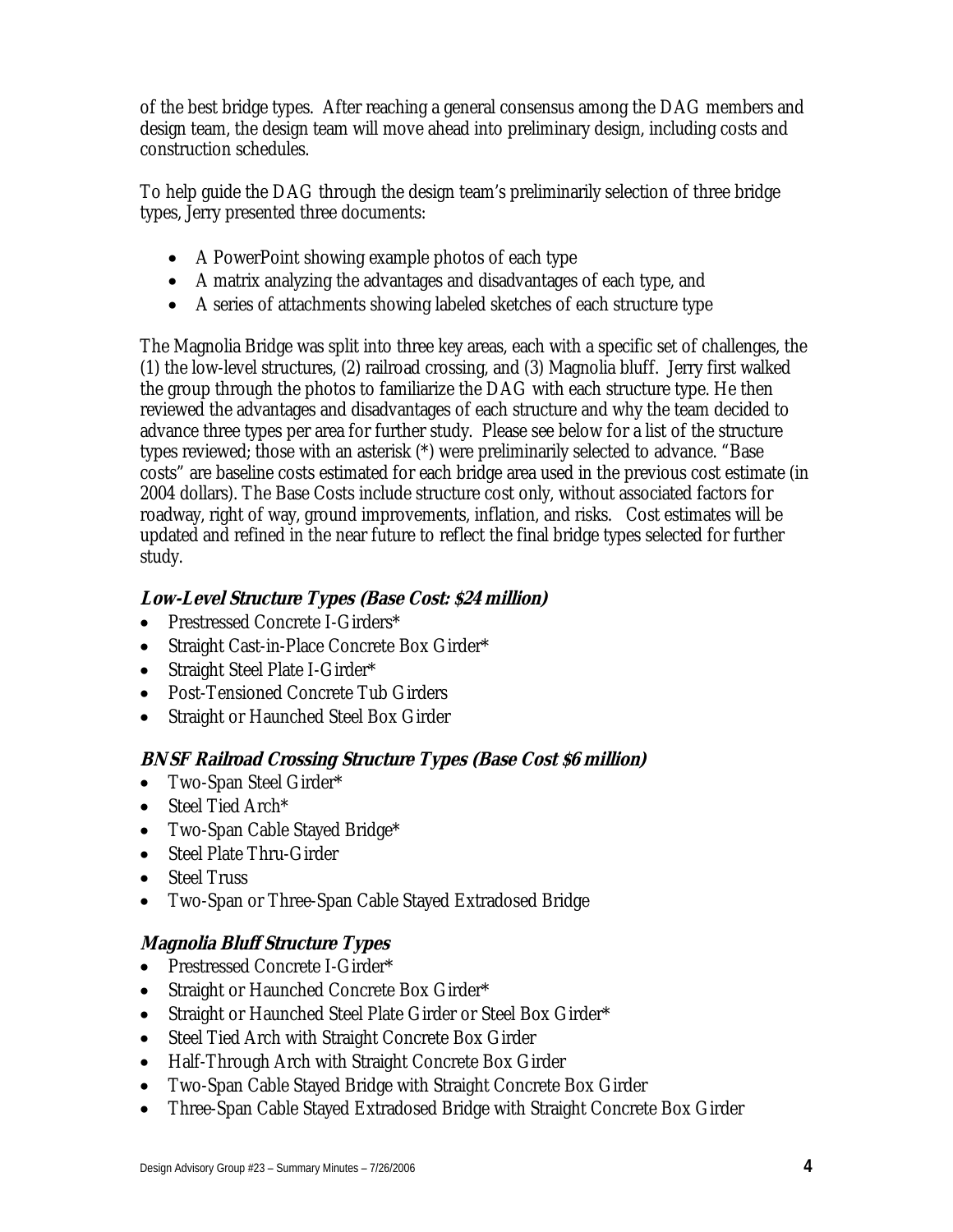- Full-Height Concrete Deck Arch with Straight Concrete Box Girder
- Partial-Height Concrete Deck Arch with Straight Concrete Box Girder

For additional information on the advantages, disadvantages, and base structure costs for each structure type, please see the *Structure Types Matrix.* For visual examples of each of the structure types listed above, please see the *DAG #23 Presentation*.

#### **Discussion**

| Burke:     | Could the section of the bridge over the railroad still use a pier?                                                                                                                                                                                                                                                 |
|------------|---------------------------------------------------------------------------------------------------------------------------------------------------------------------------------------------------------------------------------------------------------------------------------------------------------------------|
| Dorn:      | Yes. We are looking at options that would include a pier and options that<br>would not.                                                                                                                                                                                                                             |
| Burke:     | What does "prestressed" and "post-tensioned" mean?                                                                                                                                                                                                                                                                  |
| Dorn:      | Both terms basically refer to the construction method used to construct. Pre-<br>stressed means tensioning is in the girders themselves with concrete poured<br>around the cables. Post-tensioned refers to the force being added to the<br>girders at the construction site after delivery.                        |
| Kenworthy: | Is it fair to say that these are the only structure types you are carrying<br>forward?                                                                                                                                                                                                                              |
| Jones:     | We are recommending three different types for each of the three areas of the<br>bridge. We want to get your input and opinions to see if we are headed in<br>the right direction.                                                                                                                                   |
| Montano:   | Is the tub girder void inside?                                                                                                                                                                                                                                                                                      |
| Dorn:      | Yes.                                                                                                                                                                                                                                                                                                                |
| M. Smith:  | Are you leaving open the option of barging in the girders?                                                                                                                                                                                                                                                          |
| Dorn:      | Yes.                                                                                                                                                                                                                                                                                                                |
| M. Smith:  | How long could these girders be?                                                                                                                                                                                                                                                                                    |
| Dorn:      | They max out at about 200 feet long. We wouldn't go longer than that.                                                                                                                                                                                                                                               |
| Kenworthy: | Is the new Tacoma Narrows Bridge a cable-stayed?                                                                                                                                                                                                                                                                    |
| Dorn:      | No. It's a suspension design.                                                                                                                                                                                                                                                                                       |
| Jones:     | I just want to preface the rest of this conversation by saying that the base<br>costs we are referring to are the same figures we used 18 months ago. We<br>haven't made any changes to these yet, but we will when we have the three<br>structure types finalized to move forward. These numbers are based on 2004 |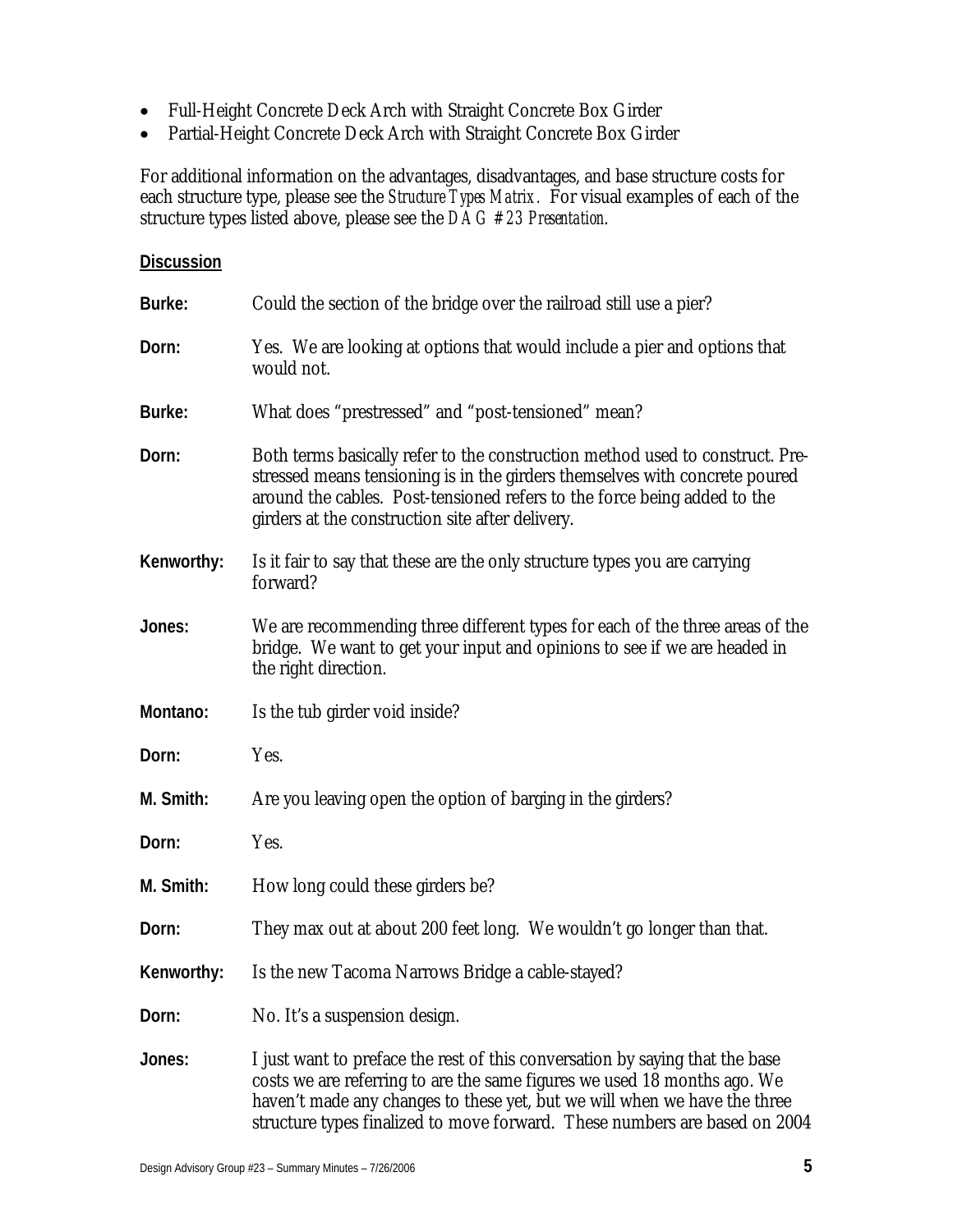dollars. We just want to give you an indication of how these structures could influence the total project cost.

- **Kenworthy:** Is the Anthony's Building going to come down?
- **P. Smith:** No, just the loading dock.
- **Burke:** The building that will be removed is to the west of Anthony's.
- **Kenworthy:** What other buildings are you referring to? Right now there are none, right?
- **Jones:** Correct. The drawings show potential building heights based on zoning. Jerry's comment referred to the fact that buildings will likely be constructed in this area in the future.
- **Kenworthy:** We may be making assumptions that may not be warranted politically. Some of the Port Commissioners and the Mayor are not supporting the building height increase.
- **Burke:** What is the difference between the straight and haunched steel plate girder? The only difference I see is that width transitions are very difficult. Is that the one thing in your opinion that made it a fatal flaw?
- **Dorn:** Yes. We eliminated it because of the difficulty in transitioning between widths.
- **Burke:** Is this the same reason the concrete tub was eliminated?
- **Dorn:** Yes. The width of this structure makes the transitions very difficult.

In our meeting with BNSF, we learned that during construction over the railroad tracks, we might only get 2 to 3 hours at a time, on an irregular schedule, to work over the tracks. So now we need to consider what type of structures could accommodate a construction method such as this.

- **Burke:** Do you have an idea about how much time it would take to construct the pier and be in that area over the tracks [using the Two-Span Steel Girder]?
- **Dorn:** No, but we know it will be a deep, long foundation and amongst the railroad activity. This is in negotiation. It's the least cost, so that's why we are so interested. The advantage of a cable-stayed is that you avoid restrictions by the railroad because you don't have to touch the ground. You can get work done and do a longer, slimmer deck. The disadvantage is that it is by far the highest cost.
- **Burke:** Can you describe the difference in impacts to the railroad between the different structure types?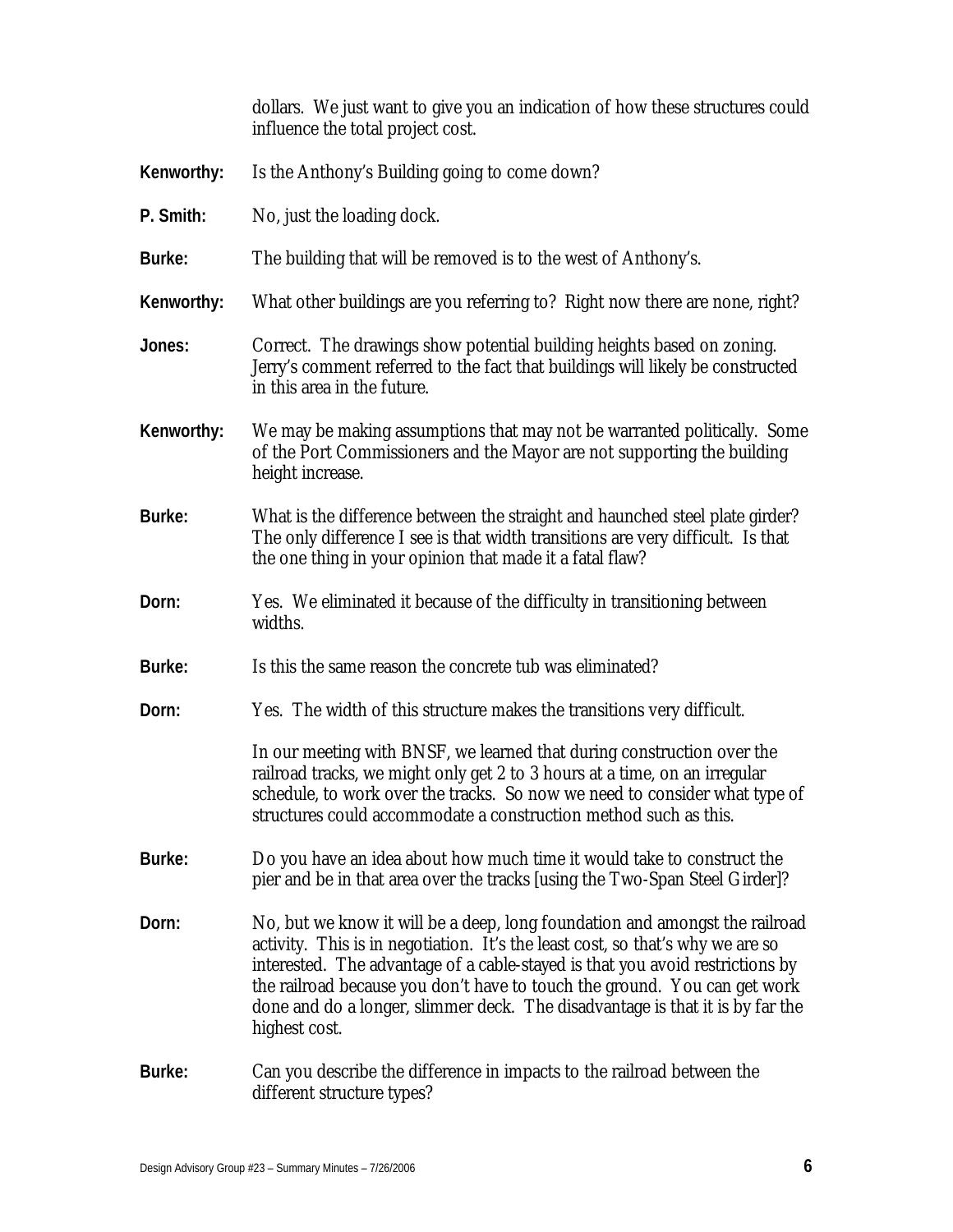| Dorn:      | With a steel tied arch, you have options with how to build it. You can have it<br>built adjacent to the site and bring it over and set it down. This eliminates a<br>lot of work around the railroad because the actual supports are outside of the<br>railroad envelope. Also, the arches can be erected in place using temporary<br>supports.                                                                                                                                       |
|------------|---------------------------------------------------------------------------------------------------------------------------------------------------------------------------------------------------------------------------------------------------------------------------------------------------------------------------------------------------------------------------------------------------------------------------------------------------------------------------------------|
| Wakefield: | Are there any considerations being given to safety in case of a train<br>derailment?                                                                                                                                                                                                                                                                                                                                                                                                  |
| Jones:     | If we select a structure type requiring a center pier, it would be a crash wall<br>designed to sustain a crash. It would be a massive, solid wall about 4 feet<br>thick and 80 feet long.                                                                                                                                                                                                                                                                                             |
| M. Smith:  | What's your opinion of your relationship with the BNSF Railroad?                                                                                                                                                                                                                                                                                                                                                                                                                      |
| Jones:     | They are working well with us on this project.                                                                                                                                                                                                                                                                                                                                                                                                                                        |
| Kenworthy: | What is the maximum length of a prestressed concrete I-Girder?                                                                                                                                                                                                                                                                                                                                                                                                                        |
| Dorn:      | About 160 feet. It is a long span, but it isn't as long as the other options we<br>are looking at. At the bluff, we will choose straight or haunched based on<br>the optimum appearance.                                                                                                                                                                                                                                                                                              |
|            | The next step is to discuss what the piers might look like and tie their design<br>in with the same theme we select for the lighting, railings, etc. Selecting<br>finishes, colors, and textures is all yet to come. Those details will be<br>developed for the structure types selected to advance. Our intent is to cover<br>that design information at the next meeting.                                                                                                           |
| Jones:     | The cost figures give you an idea of the relative cost. Please take it back,<br>look at it, talk to your neighbors and give us feedback. If you think we've<br>missed something, please let us know as quickly as possible.                                                                                                                                                                                                                                                           |
| Traven:    | It would be helpful if we knew the detour/construction timelines for each<br>structure type.                                                                                                                                                                                                                                                                                                                                                                                          |
| Jones:     | There are only three possible detours, and two use the Galer flyover. All of<br>these structure types would be in same timeframe we've been discussing.                                                                                                                                                                                                                                                                                                                               |
| Kenworthy: | Have you had conversations about these three options with John Okamoto<br>at the Port?                                                                                                                                                                                                                                                                                                                                                                                                |
| Burke:     | I've been keeping him briefed. The idea of the fourth access has been<br>discussed. There is the potential that the North Bridge [using Armory Way<br>to cross the railroad tracks and connect with the Port's property from 15 <sup>th</sup><br>Avenue W] would already be in place by the time we needed to close the<br>Magnolia Bridge. We got the go-ahead to begin an issues paper on this topic.<br>We plan to work together with the City on a letter of memorandum to ensure |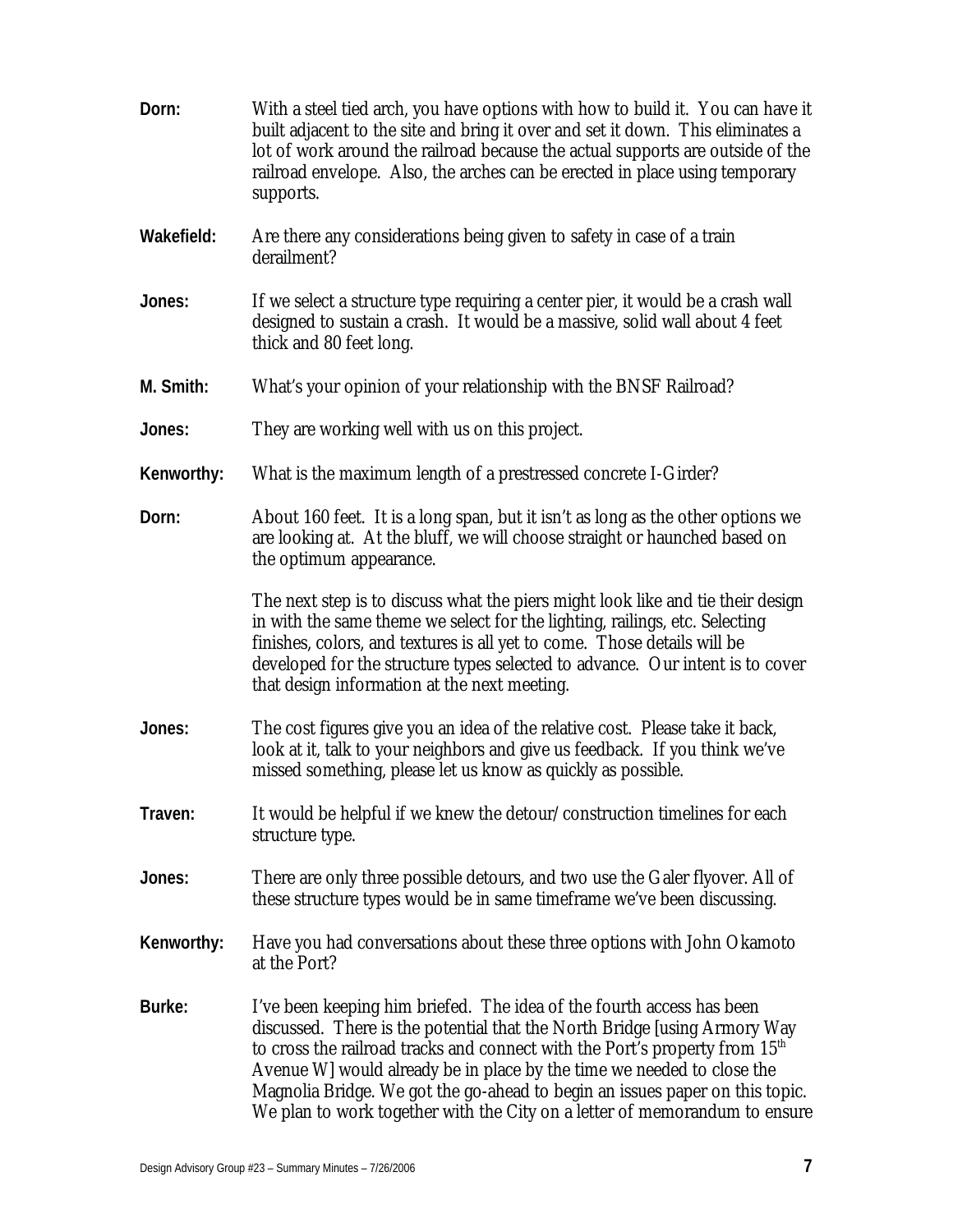|            | that future project team members understand and implement our<br>agreements. John definitely understands the issues.                                                                                                                                                                                                                                                                                                                                                                 |
|------------|--------------------------------------------------------------------------------------------------------------------------------------------------------------------------------------------------------------------------------------------------------------------------------------------------------------------------------------------------------------------------------------------------------------------------------------------------------------------------------------|
| Kenworthy: | We don't want to wait until an emergency happens to discuss this. I had<br>received an email based on a rumor. I think it's helpful to know what the<br>chain of command is at the Port. The rumor was that because the detour<br>routes were up in the air, Alternative A was not settled. The decision was<br>announced at the Magnolia Community Club, so it would be helpful if we<br>could avoid that in the future with an email to the group about these kinds of<br>updates. |
| Lorentzen: | Is this subject to the 1% for the arts budget?                                                                                                                                                                                                                                                                                                                                                                                                                                       |
| Jones:     | No.                                                                                                                                                                                                                                                                                                                                                                                                                                                                                  |
| Kenworthy: | Will we see a combination of these three sections at the next meeting?                                                                                                                                                                                                                                                                                                                                                                                                               |
| Dorn:      | We will develop renderings that you will get to see, though maybe not by the<br>next DAG meeting. The next meeting is dedicated to the finishes (railings,<br>lighting, etc.).                                                                                                                                                                                                                                                                                                       |
| Burke:     | Is one of theses structure types similar to the Galer flyover.                                                                                                                                                                                                                                                                                                                                                                                                                       |
| Dorn:      | Yes, the low-level steel girder is similar to the Galer flyover.                                                                                                                                                                                                                                                                                                                                                                                                                     |
| Kenworthy: | I think it would be helpful to have renderings before you ask for formal<br>input from the group.                                                                                                                                                                                                                                                                                                                                                                                    |
| Jones:     | At this point we think these are the best three to advance and plan to further<br>develop what they look like together. We've given you the information and<br>our opinion. We want to know if we've missed something at this stage.                                                                                                                                                                                                                                                 |
| Montano:   | I don't think so. You addressed it very well.                                                                                                                                                                                                                                                                                                                                                                                                                                        |

# IV. Public Comment

## **Kirk Jones, SDOT**

There were no members of the public in attendance. However, Kirk introduced two new project team members, Yuling Teo, a structural supervisor for SDOT, and Dirk Bakker, a civil engineer at KPFF helping with the alignment.

## V. Next Steps

### **Kirk Jones, SDOT and Sarah Brandt, EnviroIssues**